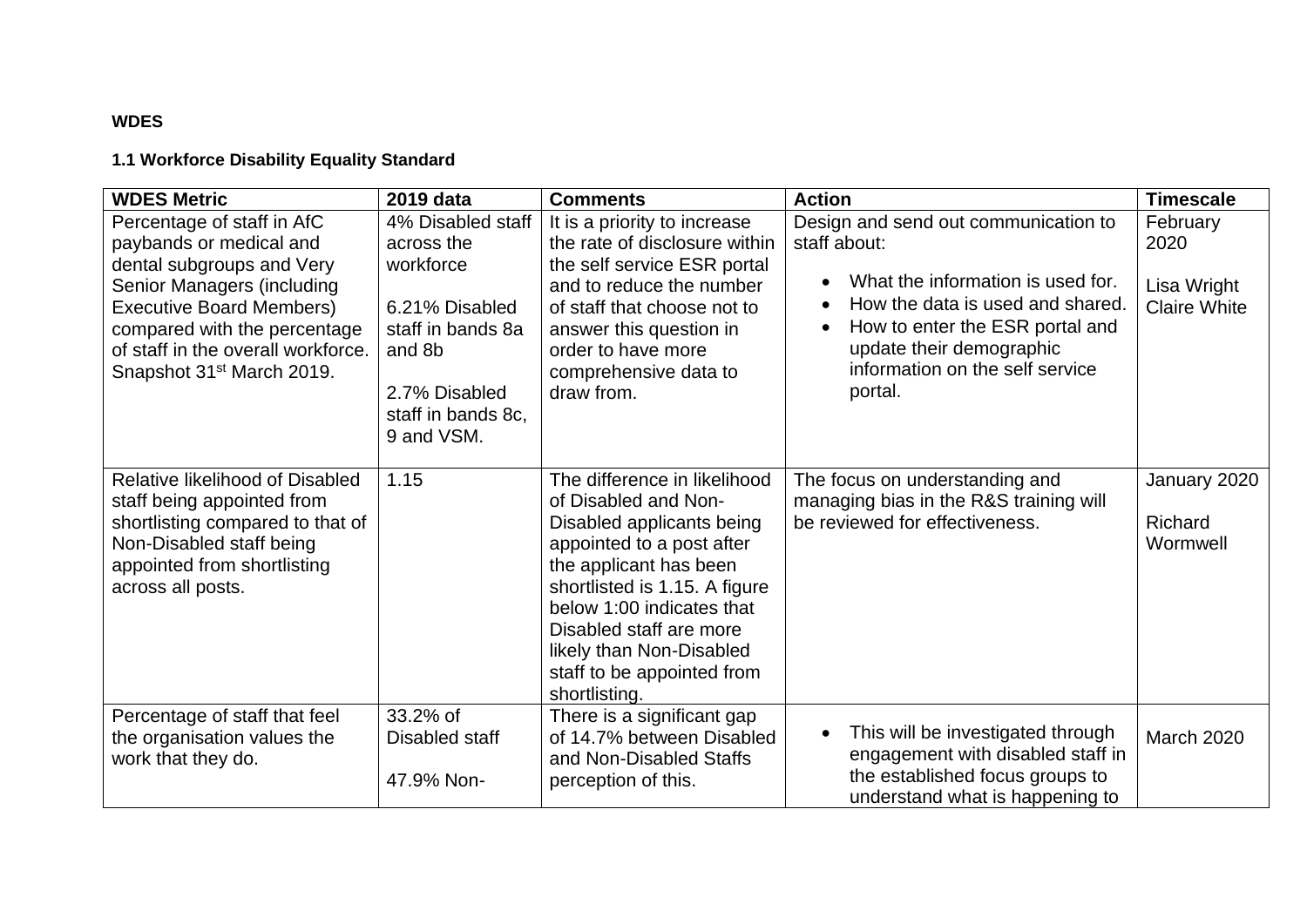| <b>WDES Metric</b>                                                                                                                                                                         | 2019 data                                         | <b>Comments</b>                                                                                                                                                                                                | <b>Action</b>                                                                                                                                                                                                                                                                                                                                                                                                                                   | <b>Timescale</b>       |
|--------------------------------------------------------------------------------------------------------------------------------------------------------------------------------------------|---------------------------------------------------|----------------------------------------------------------------------------------------------------------------------------------------------------------------------------------------------------------------|-------------------------------------------------------------------------------------------------------------------------------------------------------------------------------------------------------------------------------------------------------------------------------------------------------------------------------------------------------------------------------------------------------------------------------------------------|------------------------|
|                                                                                                                                                                                            | <b>Disabled</b>                                   |                                                                                                                                                                                                                | impact on staff perception and<br>experience. The outcome will be<br>reported on in the January<br>update.                                                                                                                                                                                                                                                                                                                                      |                        |
| Percentage of disabled staff<br>that felt that their employer had<br>made reasonable adjustments<br>that enabled them to carry out<br>their work.                                          | 79.2%                                             | Four in five respondents<br>answered this positively.                                                                                                                                                          | Case studies of reasonable<br>adjustments will be carried out to<br>highlight good and poor practice<br>included in the absence<br>management tool kit.<br>The Reasonable Adjustment form<br>$\bullet$<br>will be promoted as a<br>management tool not just as<br>something to carry out if a<br>member of staff with a disability<br>or long-term condition hits<br>sickness triggers but to prevent<br>that from happening where<br>possible. | <b>July 2020</b>       |
| Percentage of staff who<br>experienced at least one<br>incident of bullying,<br>harassment or abuse from<br>patients, service users, their<br>relatives or other members of<br>the public. | 31.3%<br><b>Disabled</b><br>24.3%<br>Non-Disabled | 7% more Disabled staff<br>answered yes to this<br>question. This is higher<br>than the percentage<br>difference between BAME<br>and White staff which is<br>4.9%. That figure has risen<br>over the past year. | bullying<br>harassment<br>The<br>and<br>training for managers will continue<br>to be delivered with a focus on how<br>address abuse from service<br>to<br>users, carers and the public.<br>Implementation of the policy by<br>$\bullet$<br>managers will be audited against<br>incidents<br>and<br>complaints<br>and<br>targeted interventions made.                                                                                            | <b>July 2020</b><br>LW |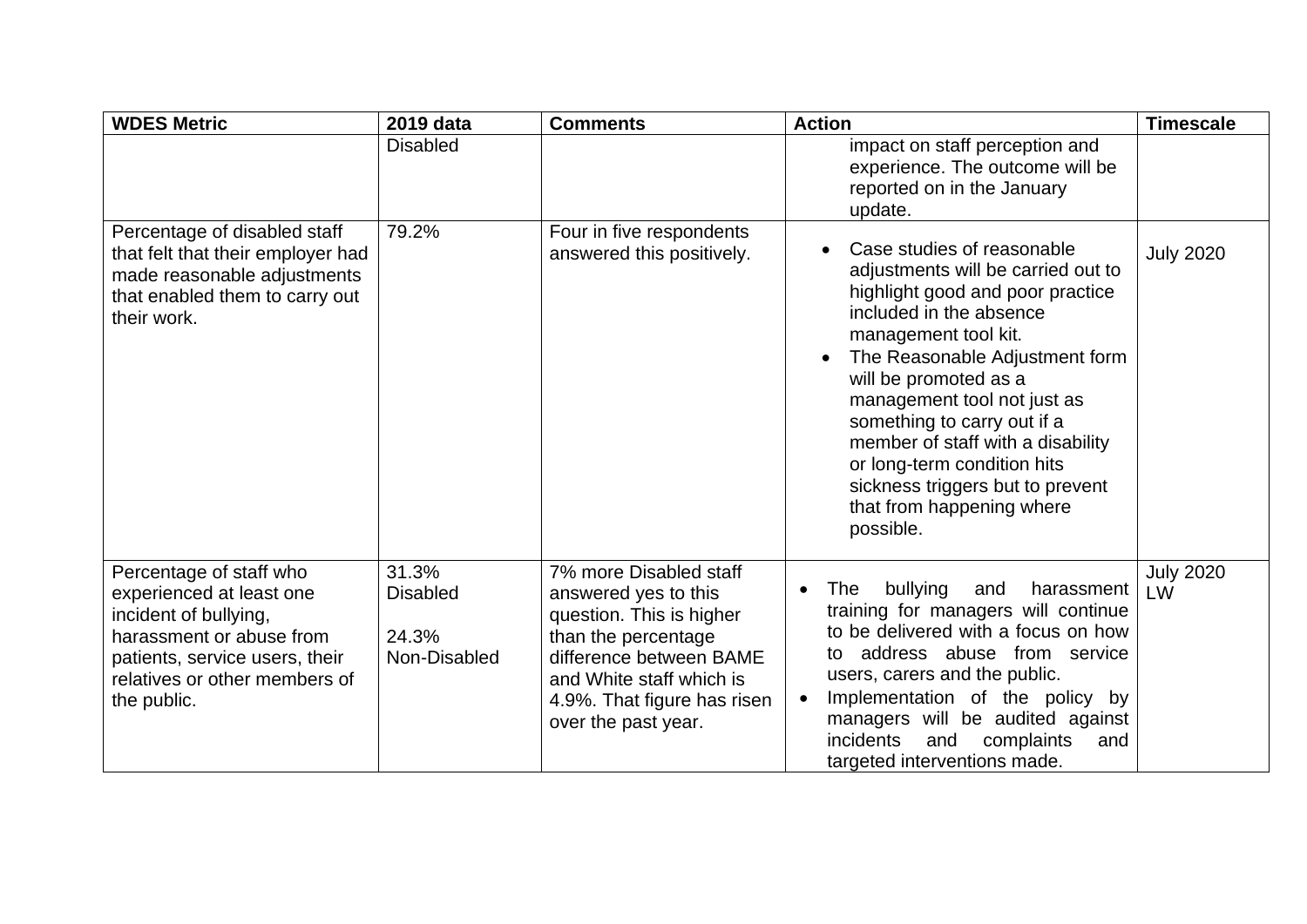| <b>WDES Metric</b>                                                                                                 | 2019 data                                       | <b>Comments</b>                                                                                                                                                                      | <b>Action</b>                                                                                                                                                                                                                                                                                                                                                                                                                                                                               | <b>Timescale</b>                            |
|--------------------------------------------------------------------------------------------------------------------|-------------------------------------------------|--------------------------------------------------------------------------------------------------------------------------------------------------------------------------------------|---------------------------------------------------------------------------------------------------------------------------------------------------------------------------------------------------------------------------------------------------------------------------------------------------------------------------------------------------------------------------------------------------------------------------------------------------------------------------------------------|---------------------------------------------|
| Percentage of staff who<br>experienced at least one<br>incident of bullying,<br>harassment or abuse from<br>staff. | 23.2% Disabled<br>14.2% Non-<br><b>Disabled</b> | 9% more Disabled staff<br>than non-Disabled staff<br>reported experiencing at<br>least one incident of<br>bullying, harassment or<br>abuse from staff.                               | Staff focus groups will be held and<br>engagement will take place as part<br>of the bullying and harassment<br>training.<br>The work to address bullying and<br>harassment cultures will continue -<br>This includes implementation of the<br>Dignity and Respect Policy, referrals<br>to and promotion of the bullying and<br>harassment support officers and the<br>training that has been developed to<br>empower managers to tackle and<br>prevent bullying and harassment in<br>teams. | April 2020<br>LW                            |
| Percentage believing that Trust  <br>provides equal opportunities<br>for career progression and<br>promotion.      | 80.8% Disabled<br>82.2% Non-<br><b>Disabled</b> | The gap here is small at<br>1.4% and significantly less<br>than the difference<br>identified through the<br>WRES question where the<br>gap between White and<br>BAME staff is 28.3%. | Staff focus groups will be held to<br>gain case studies of good<br>practice.<br>The introduction of a systematic<br>$\bullet$<br>approach to Talent Management<br>expected<br>to<br>reduce<br><b>is</b><br>unconscious bias by introducing<br>a standard process to be followed<br>by all team leaders. This will be<br>reviewed for impact on reducing<br>perceptions of inequality across<br>protected characteristics                                                                    | December<br>2020<br>LW<br><b>Fay Davies</b> |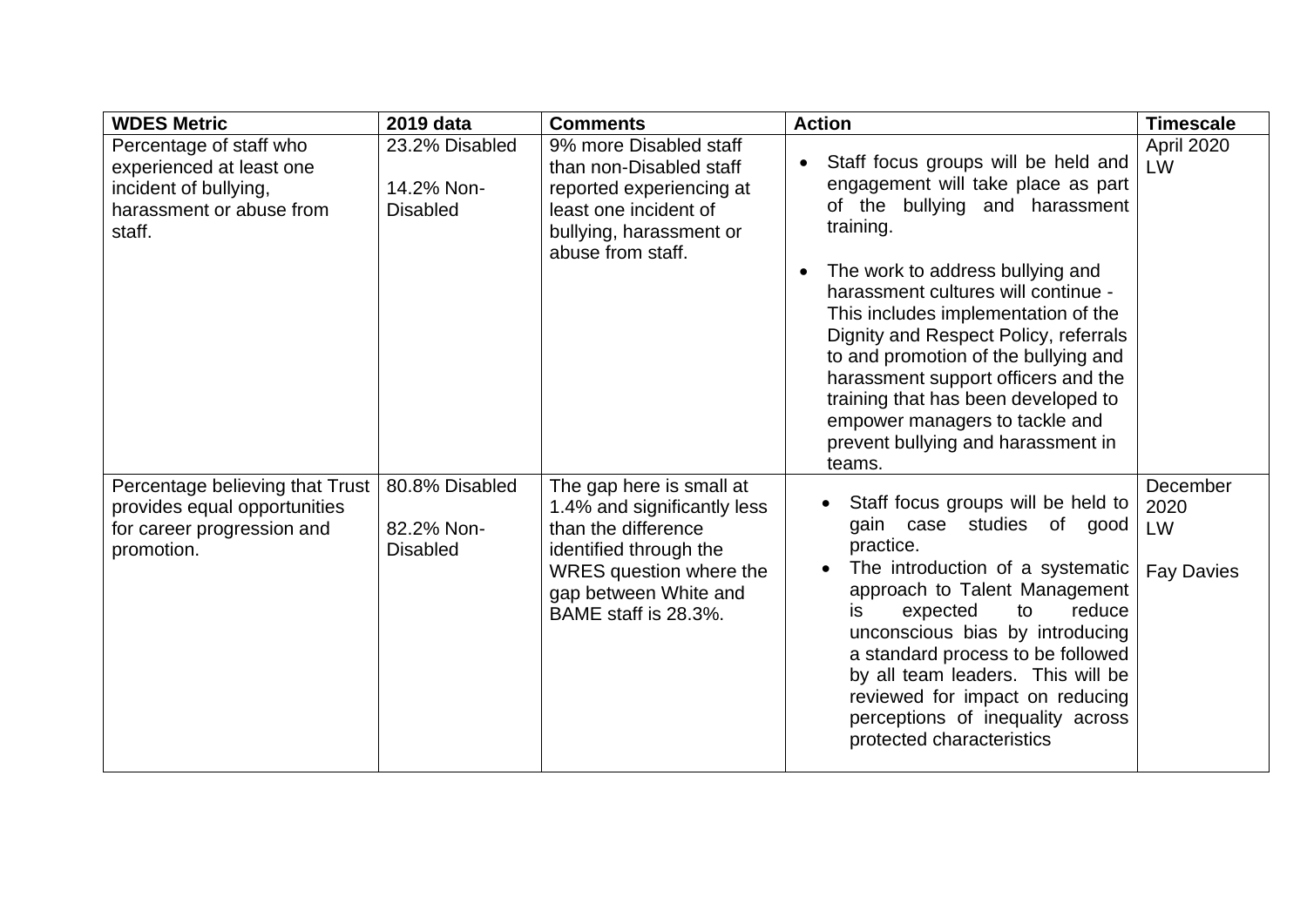| <b>WDES Metric</b>                                                                                                                                                                     | 2019 data                                                             | <b>Comments</b>                                                                                                                                                                                                                                                                                                                                                                                              | <b>Action</b>                                                                                                                                                                                                                                                                                                                                                                                                                                                                                                                                       | <b>Timescale</b> |
|----------------------------------------------------------------------------------------------------------------------------------------------------------------------------------------|-----------------------------------------------------------------------|--------------------------------------------------------------------------------------------------------------------------------------------------------------------------------------------------------------------------------------------------------------------------------------------------------------------------------------------------------------------------------------------------------------|-----------------------------------------------------------------------------------------------------------------------------------------------------------------------------------------------------------------------------------------------------------------------------------------------------------------------------------------------------------------------------------------------------------------------------------------------------------------------------------------------------------------------------------------------------|------------------|
| Percentage of staff who<br>experienced at least one<br>incident of bullying,<br>harassment or abuse from<br>managers                                                                   | 17.9% Disabled<br>8.4% Non-<br><b>Disabled</b><br>10.5%<br>difference | 9.5% more Disabled staff<br>feel that they have<br>experienced at least one<br>incident of bullying<br>harassment or abuse from<br>managers in the last 12<br>months.                                                                                                                                                                                                                                        | In staff focus groups this will be<br>$\bullet$<br>explored to understand the<br>nature of these incidents. These<br>will be used as case studies for<br>managers in the bullying and<br>harassment training to help<br>understand how behaviours and<br>actions can be perceived by<br>disabled staff.<br>Any trends that come out of that<br>work will be fed into policy review<br>to reduce the risk of incidents<br>occurring; for example; if the<br>incidents are linked to attendance<br>management or performance<br>management processes. | April 2020<br>LW |
| Relative likelihood of Disabled<br>staff compared to non-disabled<br>staff entering the formal<br>capability process, as<br>measured by entry into the<br>formal capability procedure. | 1.54                                                                  | Reporting on this metric is<br>voluntary in year one as<br>some Trusts will not have<br>the capacity and systems<br>in place to collect the<br>information. Within BDCFT<br>the likelihood score is 1.54.<br>A figure above 1:00<br>indicates that Disabled<br>staff are more likely than<br>Non-Disabled staff to enter<br>the formal capability<br>process. Although this is<br>high the figures show that | Similarly, to the work that has<br>٠<br>been done to understand<br>disciplinary and grievances a<br>review of capability cases will be<br>conducted to identify any trends<br>or concerns that need reviewing<br>and addressing from a quality<br>perspective.                                                                                                                                                                                                                                                                                      | April 2020       |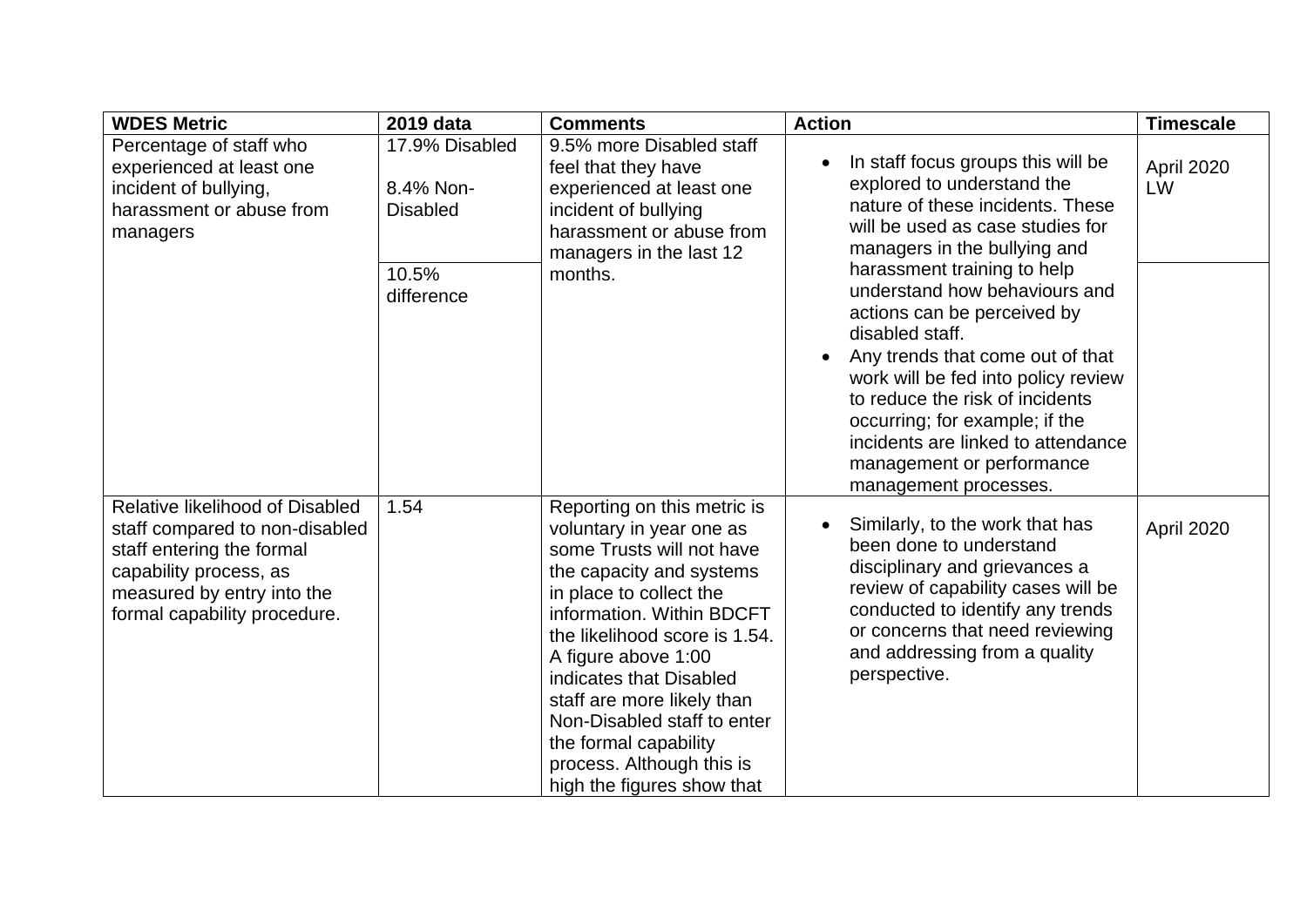| <b>WDES Metric</b>                                                                                                                                                                                             | 2019 data                                     | <b>Comments</b>                                                                                                                                                                        | <b>Action</b>                                                                                                                                                                                                                                                                                                                                                                                                                                                | <b>Timescale</b>               |
|----------------------------------------------------------------------------------------------------------------------------------------------------------------------------------------------------------------|-----------------------------------------------|----------------------------------------------------------------------------------------------------------------------------------------------------------------------------------------|--------------------------------------------------------------------------------------------------------------------------------------------------------------------------------------------------------------------------------------------------------------------------------------------------------------------------------------------------------------------------------------------------------------------------------------------------------------|--------------------------------|
|                                                                                                                                                                                                                |                                               | there were 12 capability<br>cases of which one<br>involved a disabled<br>member of staff, none of<br>the cases involved a staff<br>member whose disability<br>status was left unknown. |                                                                                                                                                                                                                                                                                                                                                                                                                                                              |                                |
| Percentage of Disabled staff<br>compared to non-disabled staff<br>saying that they have felt<br>pressure from their manager to<br>come to work, despite not<br>feeling well enough to perform<br>their duties. | 28% Disabled<br>18.2% Non-<br><b>Disabled</b> | 8.9% more Disabled staff<br>felt pressure from their<br>manager to come to work,<br>despite not feeling well<br>enough to perform their<br>duties.                                     | This should be addressed by the<br>promotion of the Reasonable<br>Adjustments form and Supporting<br>Attendance Policy which has<br>been reviewed to include<br>information about reasonable<br>adjustments preventing this<br>pressure occurring.<br>The concern will be picked up<br>$\bullet$<br>with Disabled staff and managers<br>in the focus groups and bullying<br>and harassment workshops with<br>a report being produced to show<br>the outcome. | April 2020<br>LW and<br>HRBP's |
| The staff engagement score<br>for Disabled staff, compared to<br>non-disabled staff and the<br>overall engagement score for<br>the organisation.                                                               | 6.6 Disabled<br>7.1 Non-Disabled              | Disabled staff came out as<br>being less engaged that<br>Non-Disabled Staff.                                                                                                           | This data will be shared with<br>teams aiming to engage staff; for<br>example, the Communications<br>Team, Crowdsourcing lead and<br>staff engagement lead.<br>The Strategic Reference Group<br>will be asked to think of ways to                                                                                                                                                                                                                            | October 2019                   |